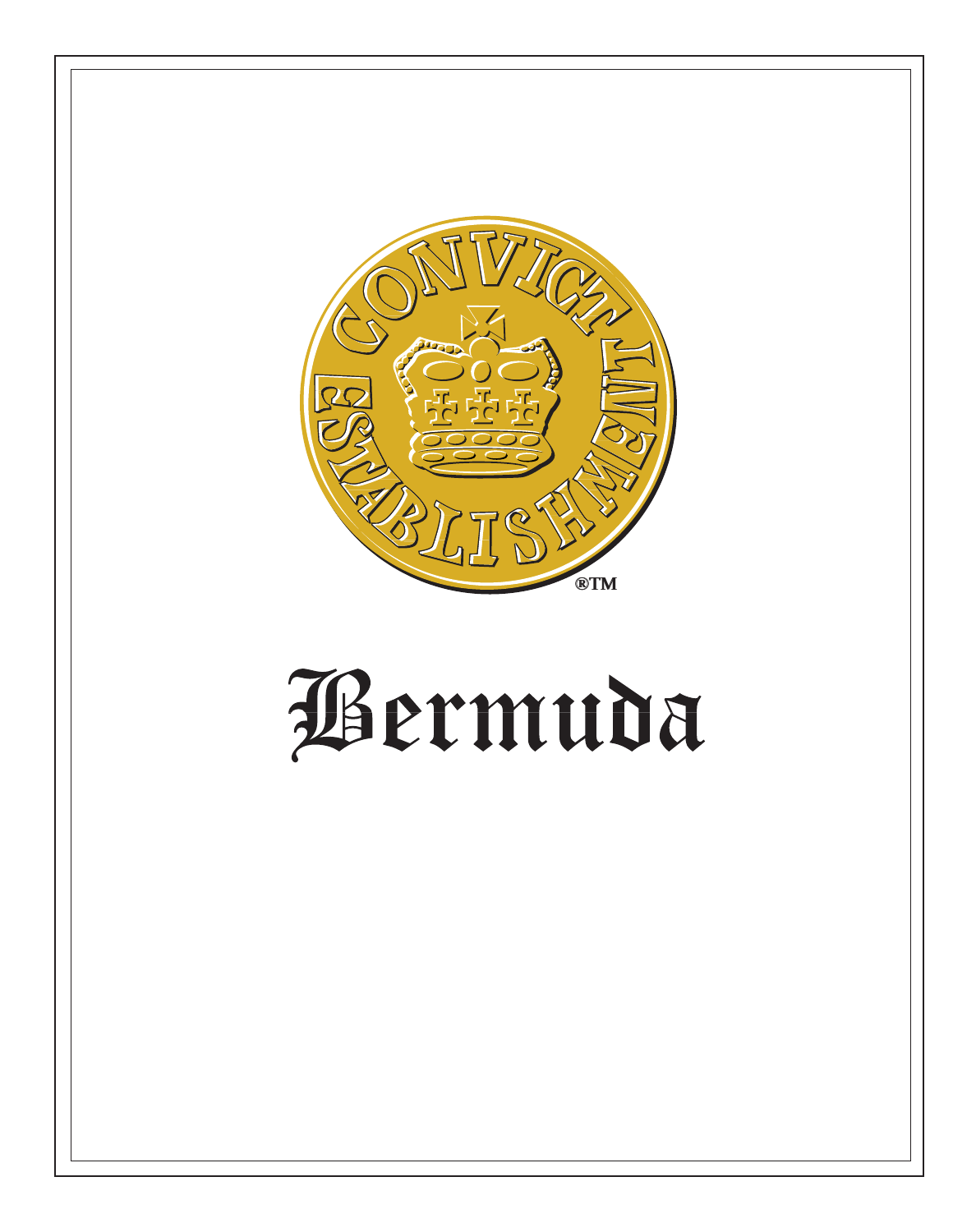**By Chris Addams and Michael Davis © 1998 Copyright**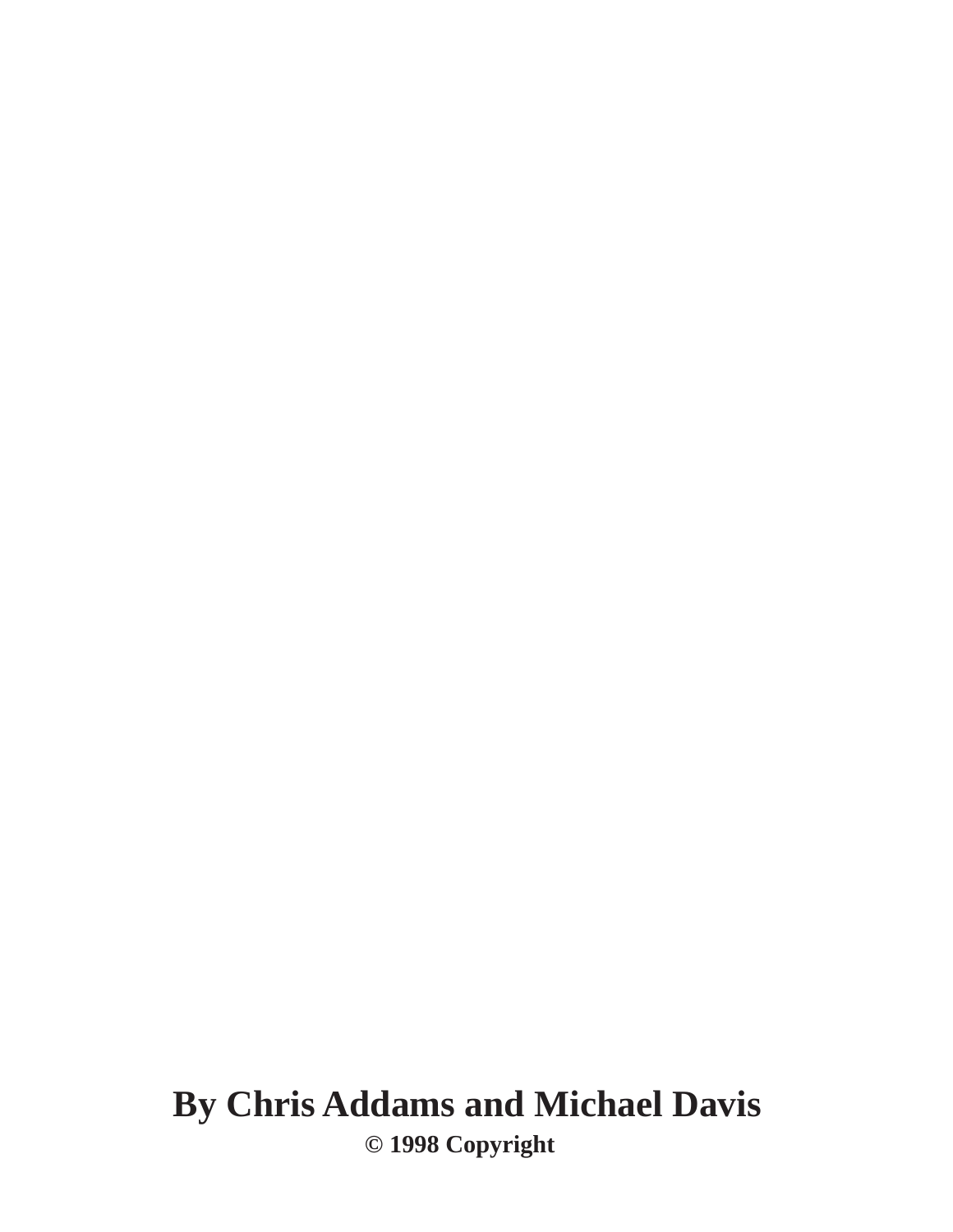asmania and Devils Island have come to grips with their horror stories of convict prisons (Devils Island being the basis of the book and film "Papillion"). In Bermuda, one of the mass grave sites of the convicts, is now unwittingly a trash burning site and the bones of the felons and convicts stick out of the sparse top soil, in unconsecrated ground. This is reminiscent of the unique graveyard of the black slaves found in lower Manhattan, N.Y. or the convicts held at Wallabout Bay (Brooklyn Navy Yard) New York City.

 On these havens of incredible inhumanity at Wallabout Bay, more patriots died than they did fighting the British in open battle. Prisoners upon these hulks were expendable. Convicts were to be used as a resource to strengthen defences and aid powerful countries to grow. Britain and Bermuda benefited by utilizing slave labor both white and black.

 These prisoners included not only convicts, but reformists, unionists and general insurrectionists who were fed up with the Status Quo. In essence, a solid background for the people who had their own way of seeing and doing things (very stubborn, very opinionated and ready for a fight at any time, just to name a few of their qualities.) The Confederate Southern States people loosely termed "red-necks" are from this base, very little other than their accents divides them from basic Australian stock.



*For some torture was commonplace*





*Engraving of life on a convict hulk*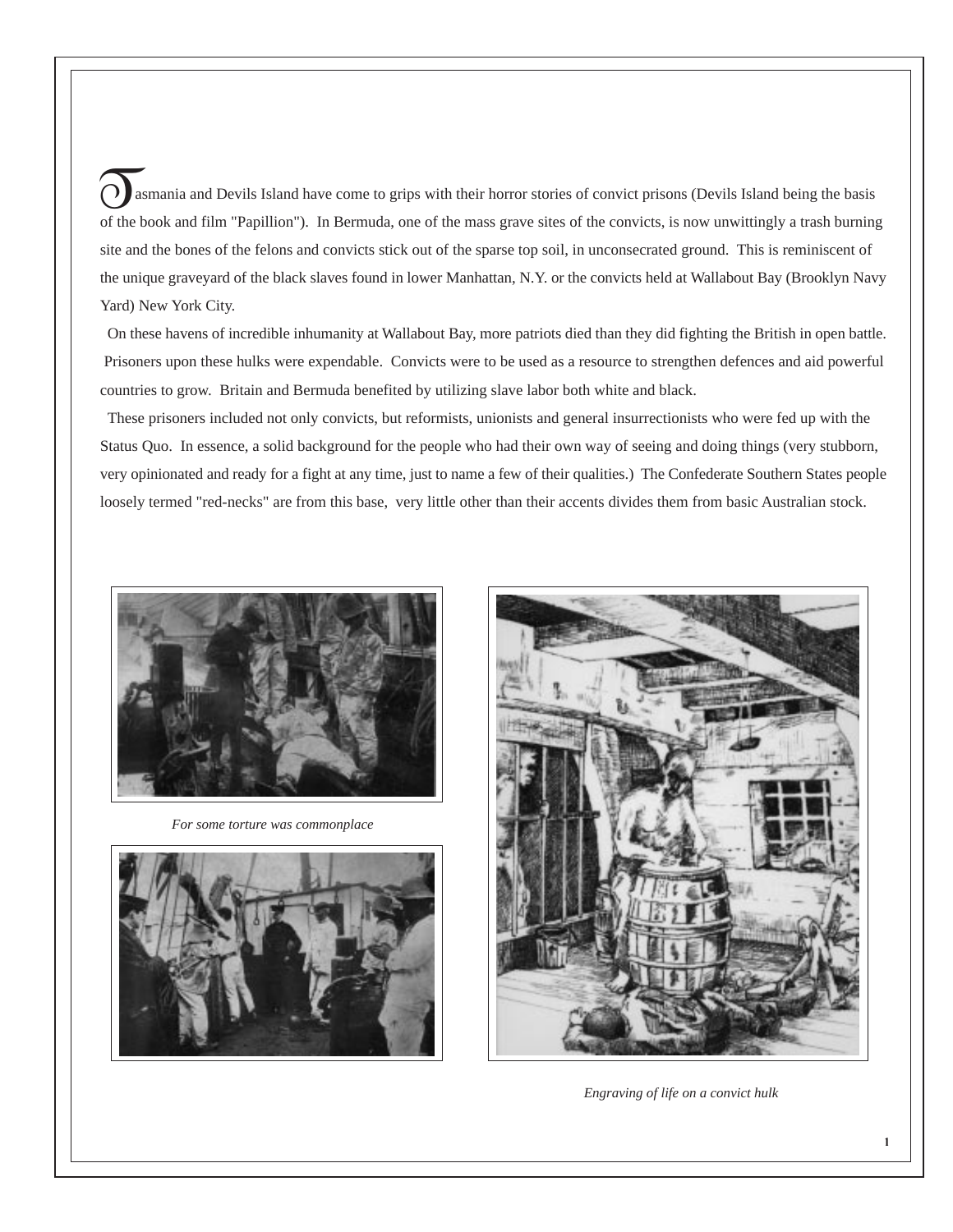hough many books have been written on the subject of immigration to the Americas, very little was written on the folk who arrived in chains.

 The British in essence changed the course of history by providing vast human resources, whether willing or unwilling, to expand empires. They helped beat some of the best armies and navies of the period.

 Though Britains' vast empires are gone, as her monopoly on trade and traffic are no more, her "new" territories are by and large populated by felons from her bulging jail system and her very profitable trade in slaves (read Transatlantic Slavery by Anthony Tibble). As it so happens, convicts and slaves are two subjects that are quietly neglected in conversation in some countries. National Museums and Galleries of the Merseyside in Liverpool, England and Colonial Williamsburg, Virginia have attempted to bridge this almost taboo subject.

 Wallabout Bay, New York, U.S.A. has had floating dungeons (rotting prison hulks) since before 1776. Names that come to mind are the Whitby, Jersey and Scorpion. The United States federal government recognizes that Wallabout Bay (Brooklyn Navy yard) has thousands upon thousands of patriots graves. The federal government has gone so far as to research and suggest that graves will be unearthed whenever any digging takes place in Brooklyn Navy yard, New York.



*Map of Wallabout Bay area N.Y. USA*



*Aerial view of Bermuda*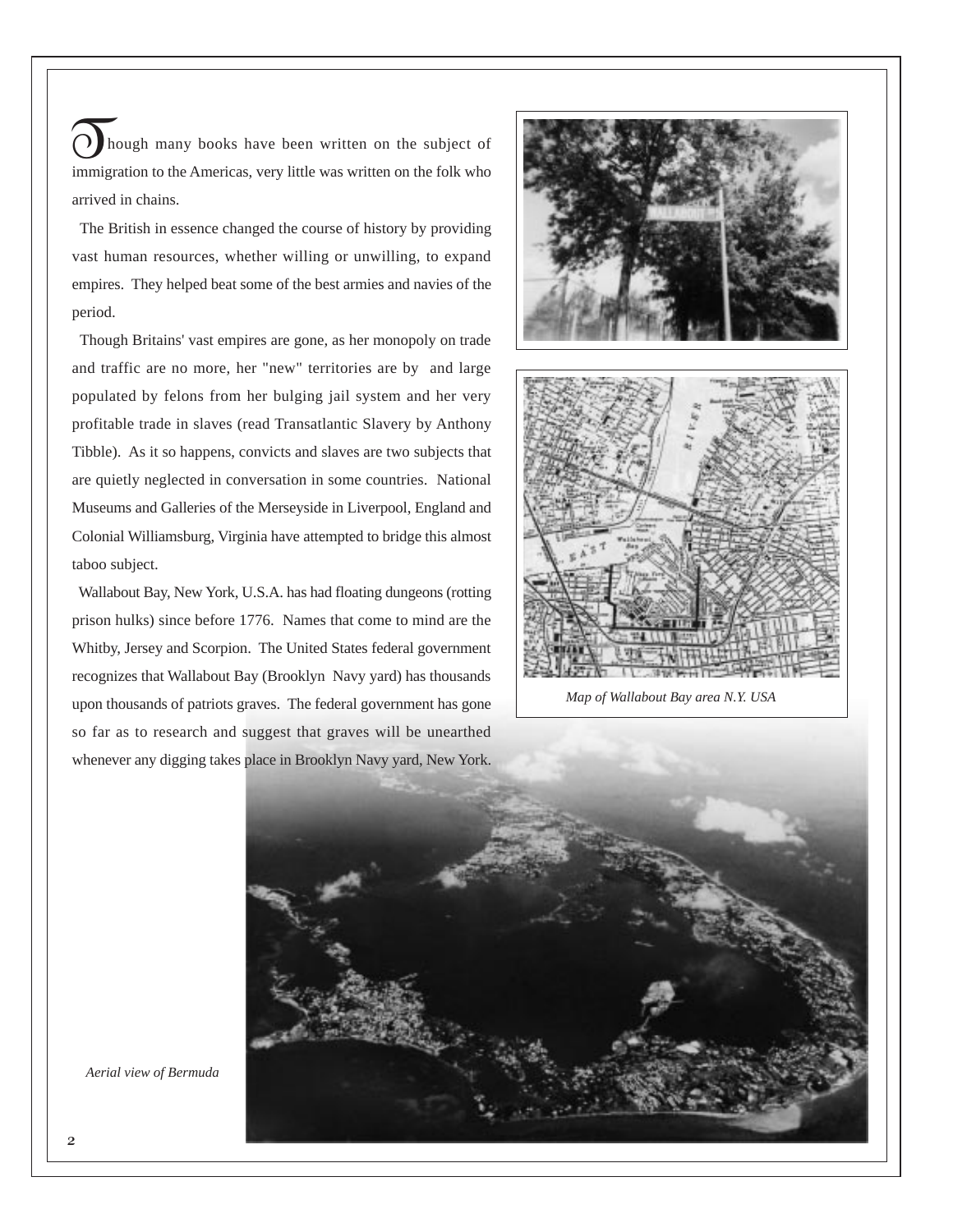Although information has been difficult to find concerning the patriots in Wallabout Bay, Fort Green, and Brooklyn areas, a monument has been erected to acknowledge their existence and realize their sacrifices and contributions to society by creating a better world. This period was from 1700-1800's. These areas have been built upon and it is known by the United States federal government where sites exist that patriots are buried. As of this date, no excavating has been initiated to research the remains of well over 12,000 victims.

 A unique graveyard of black slaves was recently found in lower Manhattan, NewYork the same type of beads and fists are found on the convict sites in Bermuda. However, in Bermuda the graves are known, but not discussed.





In Bermuda, a remarkable " time capsule" of the dreaded convict hulks has been found, excavated and a hitherto totally unknown collection of convict art has been discovered. Refer to RG magazine

June 1995, Deep Secrets by Chris Addams. The collection of convict art was basically made by prisoners from the very cave limestone they excavated to build the west end of the island, known as Dock Yard.

 The Collection as a whole has now been evaluated by leading experts on unique art for Southerby's, Christies and Phillips.



 However, the very thought that convicts by the thousands worked and died in Bermuda is still very repugnant to the image it wishes to portray to the world.

*Monument to convicts at Fort Green*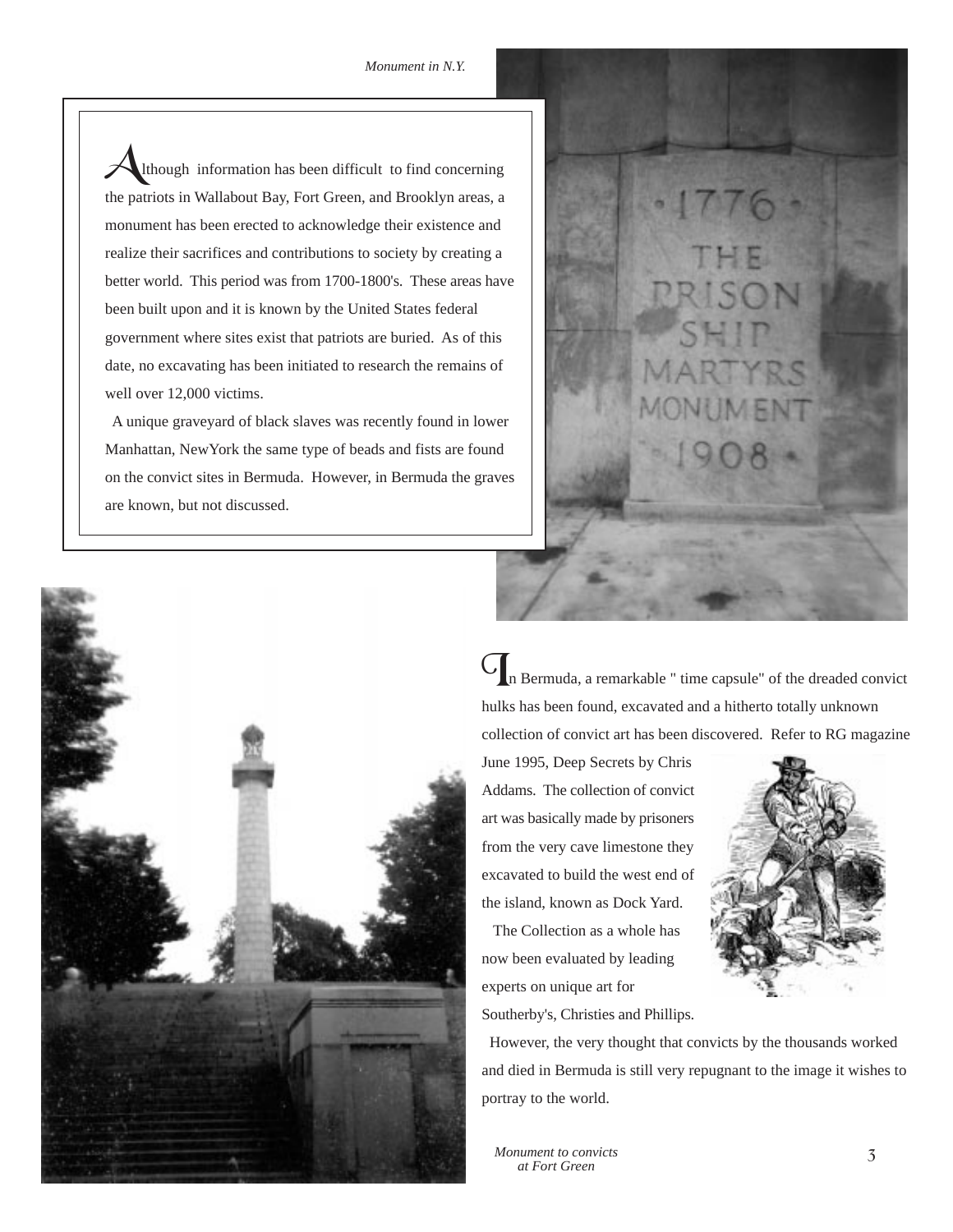



*Aerial view of Dockyard, Bermuda*



*Melville Island prison from the northeast. J.E. Woolford, Sketches in Nova Scotia, 1817*



*Drawing of scene by a convict hulk*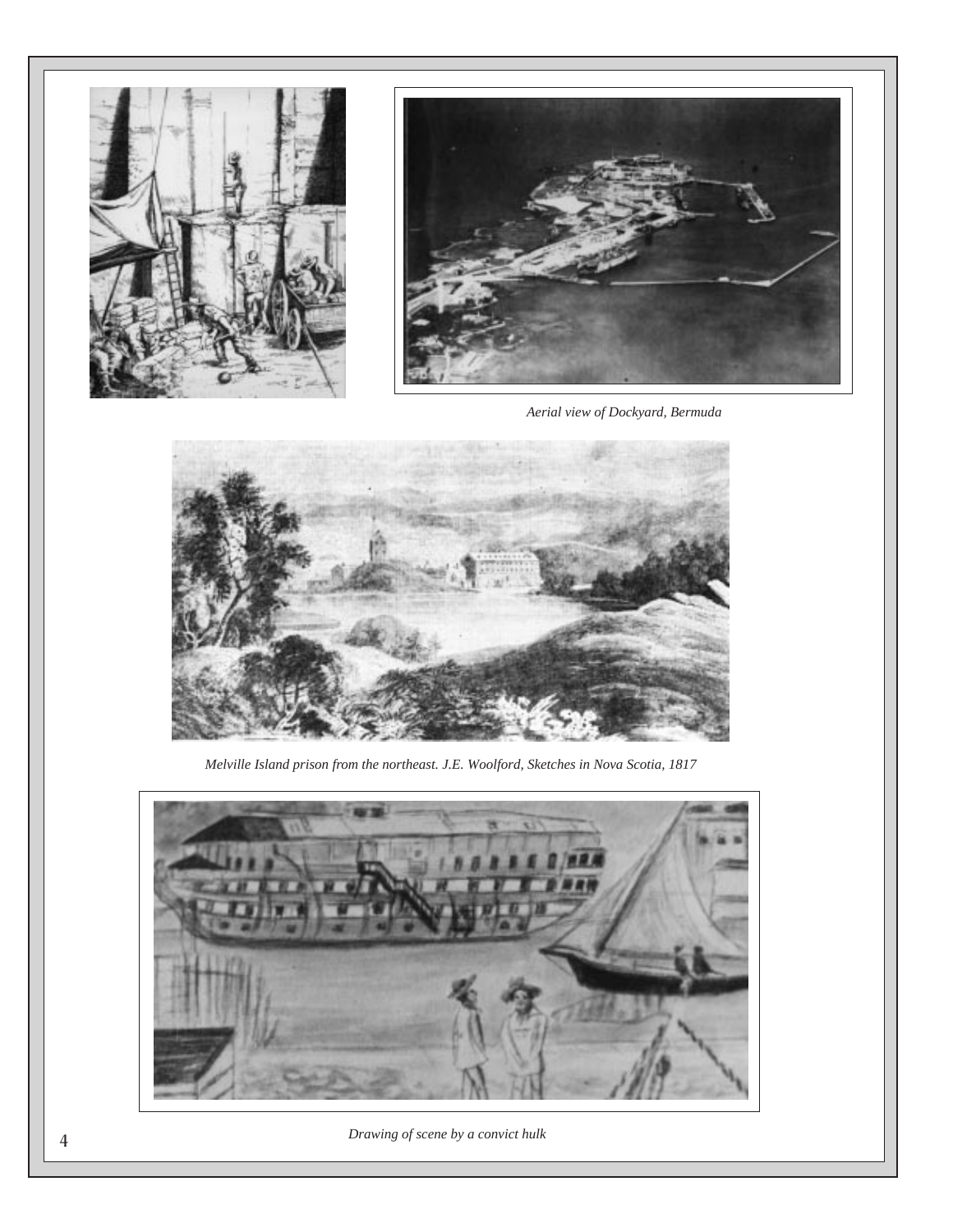$\bigcap$  he "Convict Hulk" site (which can be seen on the internet http://www.inad.com/bermuda) gives a stunning insight to an age where many Australians and Red-Necks are from common stock. The video and Audio are done with the kind permission of Brendan Hollis of Bermudas' own "Trinton Enterprises". His two episodes on Dockyard, Bermuda and convicts are available on two cassettes. Brendan can also supply fascinating video representation of Bermudas' involvement with the Civil War in the United States. Artifacts from the "Civil War" have also been found in Bermuda.

 A certain well educated Irish reformist named John Mitchell thought he would denounce the English oppression in the 1840's and everyone else would rise up and throw off the English yoke! Not to be, one of the infamous "rigged courts" threw him in Corks Harbors notorious Spike Island. Soon after he found himself as convict #2014 aboard the dreaded hulk *Dromedary* in lovely Bermuda. Although the *Dromedary* was once a proud service vessel of New Zealand, it was now a vermin ridden, rat infested, packed to the brim with convicts, prison hulk. This hulk was controlled by the worst guards in a dimly lit world of "anything goes".

 John Mitchell published a book after his return from deportation called the Jail Journal. Mitchell states, "The British Transportation service is the worst scheme to be contrived and I seriously think it was by the Devil and some of his friends." He goes on to recount how the clank of prisoners chains was seldom out of his ears as the " moonblind " convicts stumbled back from Bermudas' notorious quarries, this followed vicious flogging by the dreaded " cat-o-nine tails". The screams of the poor manacled wretches will stay with me forever. Mitchells cell was a six foot claustrophobic square which was covered with "huge" brown beetles (cockroaches).

 One of the more famous Governors of Bermuda from 1846- 1852 was Charles Elliot, R.N. . He was later to be Britains man in Texas after the Alamo and also responsible for Hong

Kong becoming a British commonwealth.

 Another champion of the convict era who was sentenced to Bermuda for a misdemeanor was Baxter Grundy, a lawyer from Manchester England. Upon the survival of his sentence aboard the most dreaded hulk of all times the "Thames", he brought a list of accusations against the British government system under Lord Grey (of tea fame) all based on truth.

 The consequence of which is that the convict hulk system was totally banned from the face of the earth. The very last place it survived was not Australia but Bermuda.

 What is the Australian connection? If the convicts did not die in Bermuda from their work in the quarries, or the dreaded Yellow Fever, then it was death aboard the "dreaded hulks". The convicts that did survive their sentences on the isle known for its blue waters, virgin sands, citrus orchards and of course the Bermuda Onion ( not to be forgotten) were shipped Down Under. The fair shores of old England had it's hands full with convicts and did not want a shipload of " Bill Sikes " from the sunny Bermuda shores.

 A Canadian connection also exists. As early as 1780, French prisoners were house on Kavanaugh Island, later know as Melville Island (1804) which was located on the south side of the North West arm in Halifax.

 During the War of 1812, Melville Island housed American prisoners as well as French.

 Excerpts from the diary of a Frenchman, Francois Lambert Bourneuf, who spent three years on Melville Island, indicate that prisoners crafted various items from available resources. Name seals for letters, knives, dice and dominoes were made from bone which the prisoners bought from butchers in Halifax. War prisoners appear to have been treated more lenient than the local people who were incarcerated. The war prisoners bought supplies through the jailer and in turn sold and traded their crafts. Many of their carvings show a common resource of ideas with the convicts of Bermuda.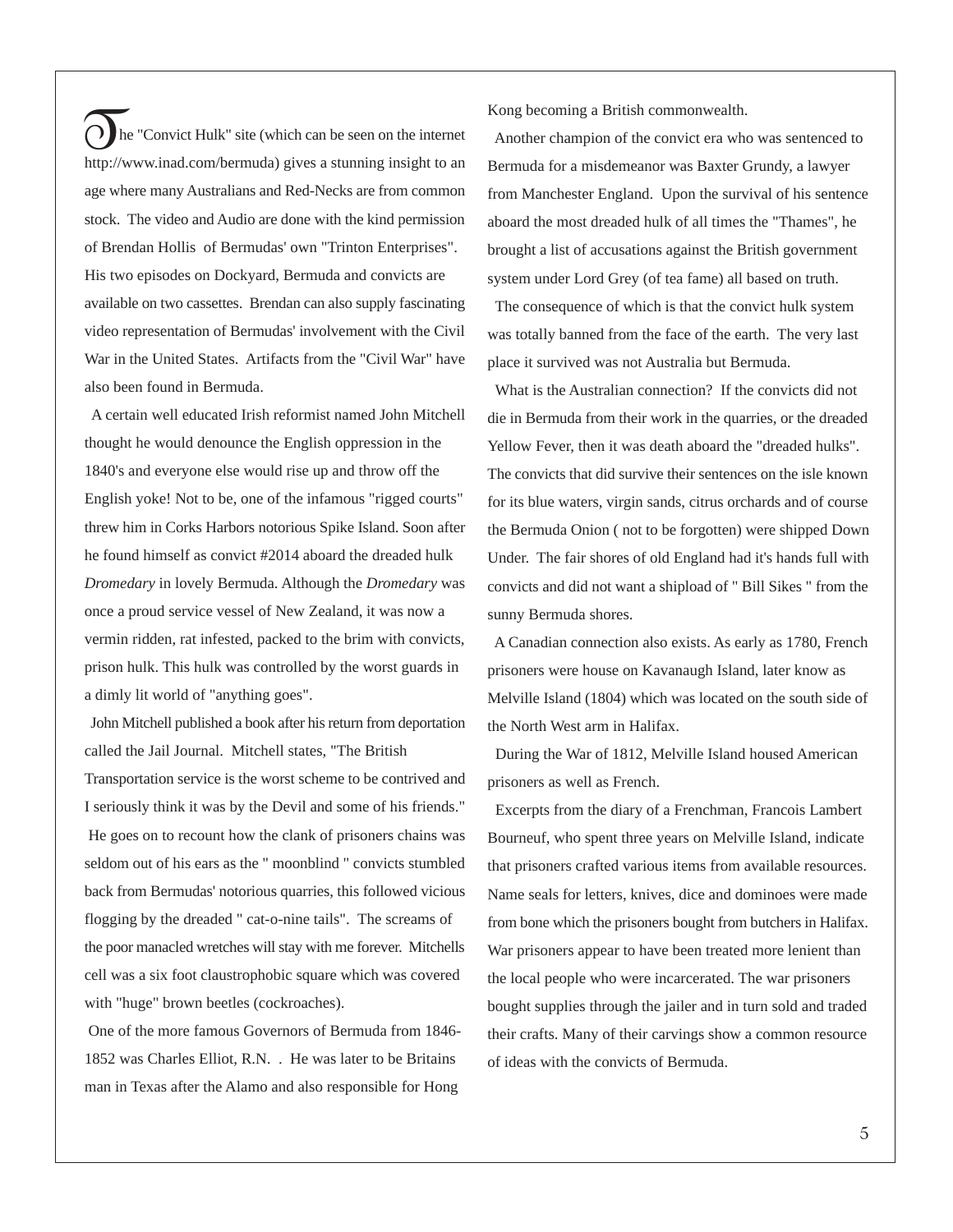ermuda is an island of great beauty and serenity, but underwater artifacts from the days of the convicts have been found. These were the years of hard labor and atrocious living conditions. The prisoners were working long days and when time was theirs, they crafted carvings to keep or sell. The natural raw materials found and used were only limited by a creators resourcefulness and imagination. Carvings could be crude or works of art, depending on the individuals talents.

 The Yellow Fever epidemic caused countless deaths and many feared the unknown cause. The dead individuals worldly possessions were burnt on the beaches. This practice held true for all people who died of Yellow Fever on the beautiful but sometimes trying island.

 The prisoners living in cramped areas under adverse conditions, were susceptible to disease and injury, both physical and mental.

 Their belongings are the artifacts of today, they tell a story of life long ago on a much less forgiving island. People worked hard to survive each day.



*Examples of clenched fist convict carvings*

*Engraving of a "Convict Hulk" prison ship*

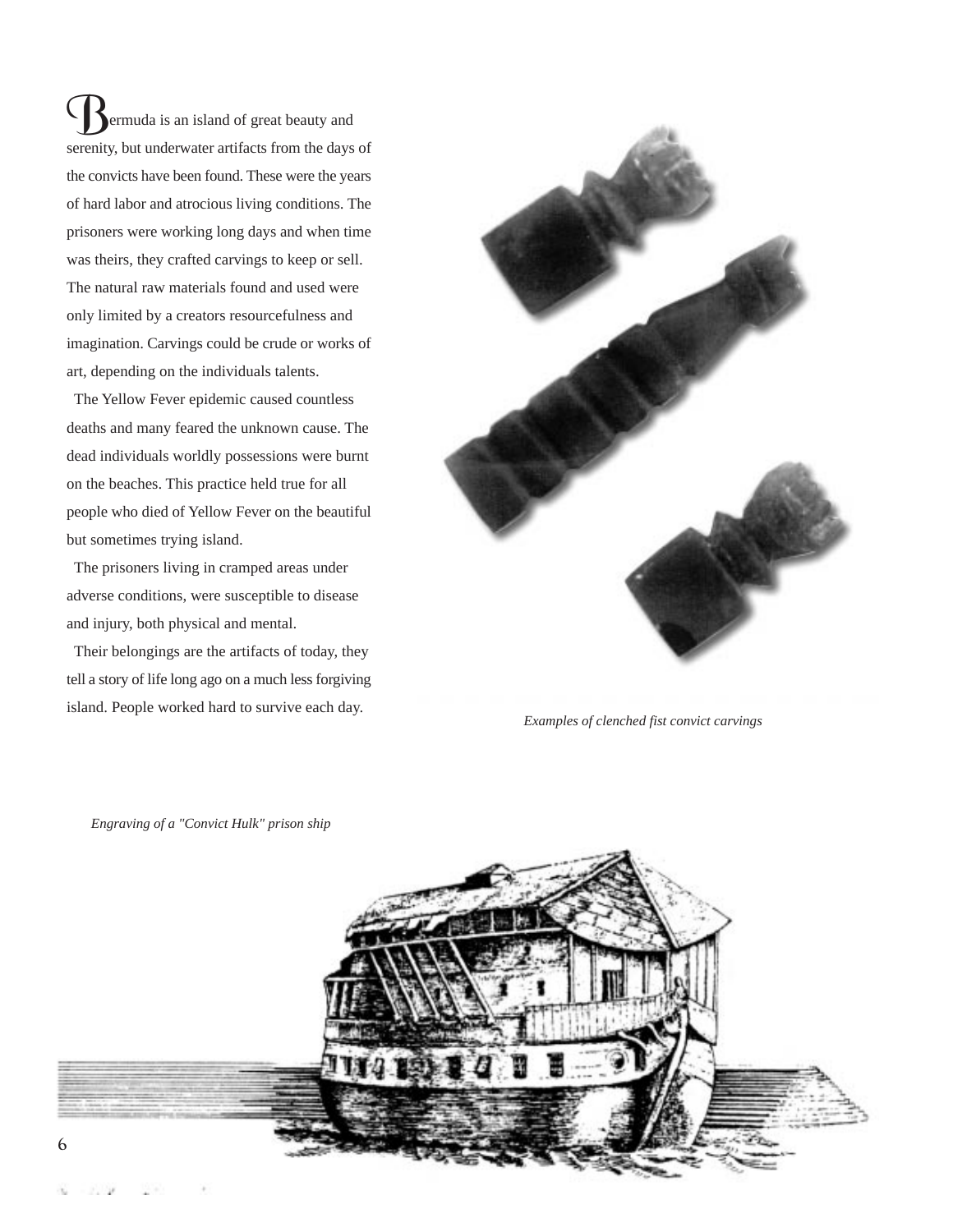After much research, areas where some of these creative prisoner relics have been located, revealing that the prisoner ship "Dromedary" was docked at the Bermuda Dockyard since 1826. Prisoners lived and died on this "convict hulk" daily. It is in this area that the most rewarding dives have been undertaken.

This Dockyard dive site was a time capsule encased in fine packed coal dust.

 The Confederate South found in South Wales a coal that was almost sulpherless, so it was mined and used aboard blockade runners. This coal provided a higher combustion to speed ratio and the residue emanating from the stack was colorless, especially to the union blockade. The union blockade used Cumberland coal, very heavy in sulphur and very obvious over the horizon. What does this all have to do with the convicts? Well the post convict era trash was sealed with good old coal slag and lumps of coal, pressed and stamped South Wales.

 Years of life have been preserved under the water. The discarded belongings have now become "story tellers". These "story tellers" were not easy to find. The unearthing of the relics was labor intensive and dangerous.

 This prison hulk the "Dromedary" has been our government registered dive site for seventeen years. It was the first site ever completed on a convict ship and is recognized internationally as such, a virtual time capsule of convict life.



*Some convict carving examples of bibles*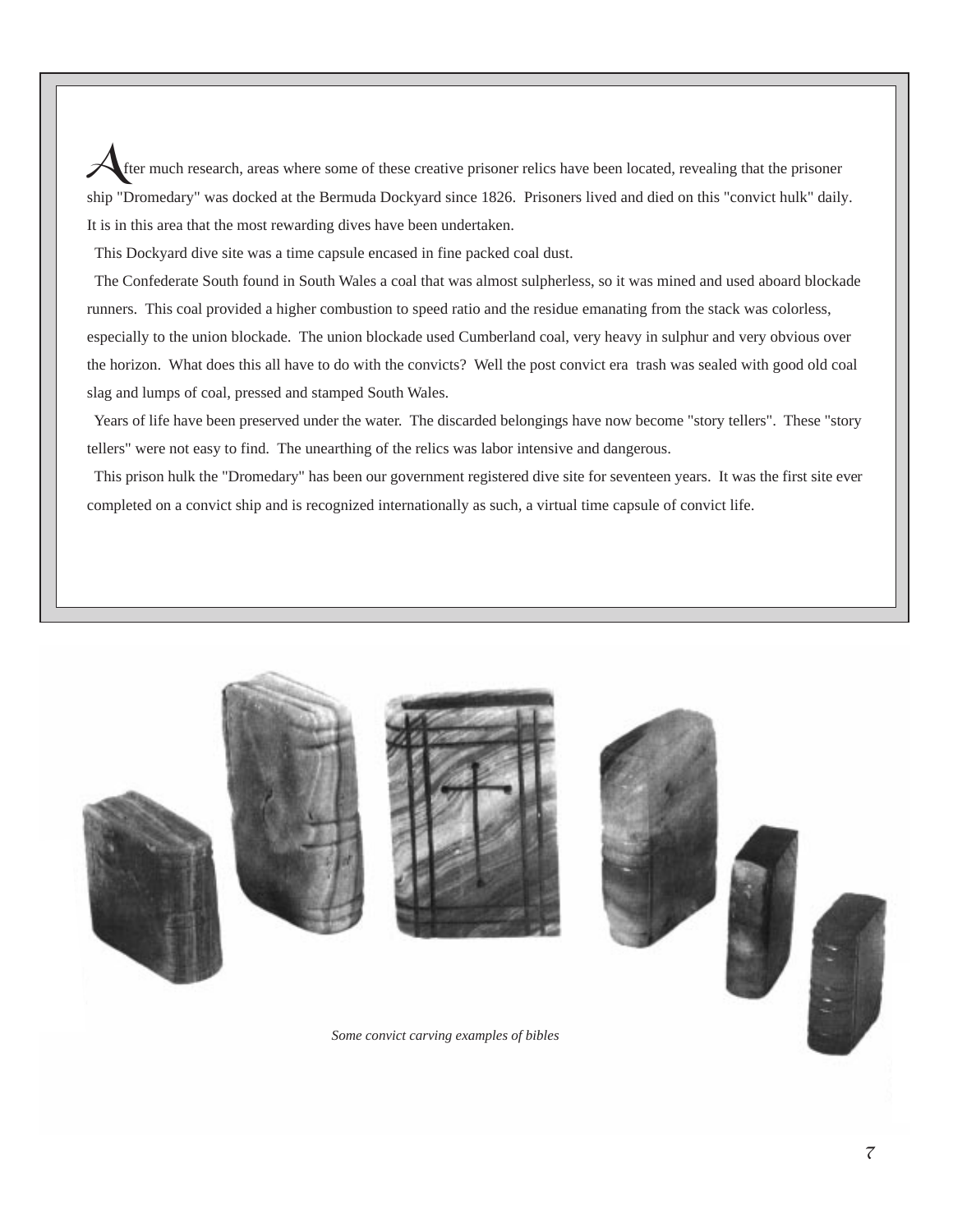he site we dive has produced prison guard buttons from Newgate, Millbank and other 19th century London prisons. These prisons have all been described in literature by Charles Dickens. These prison guard buttons came from the very brutal guards sent to Bermuda to watch over the convicts. They all take their place in Bermuda's history.



*Some scenes of old convict hulks*

We have found a very rare button from the Thames River Police, the very beginning of John Peels' prison force when it worked hand in fist with the notorious " Bow Street Runners". The curator of Scotland Yards Police " Black Museum" was contacted and he authenticated this very rare button. This led us into researching the world of the nightmare confrontations between what happened on the Thames of old, the Police Rowing Gallery and the highly organized criminal world.

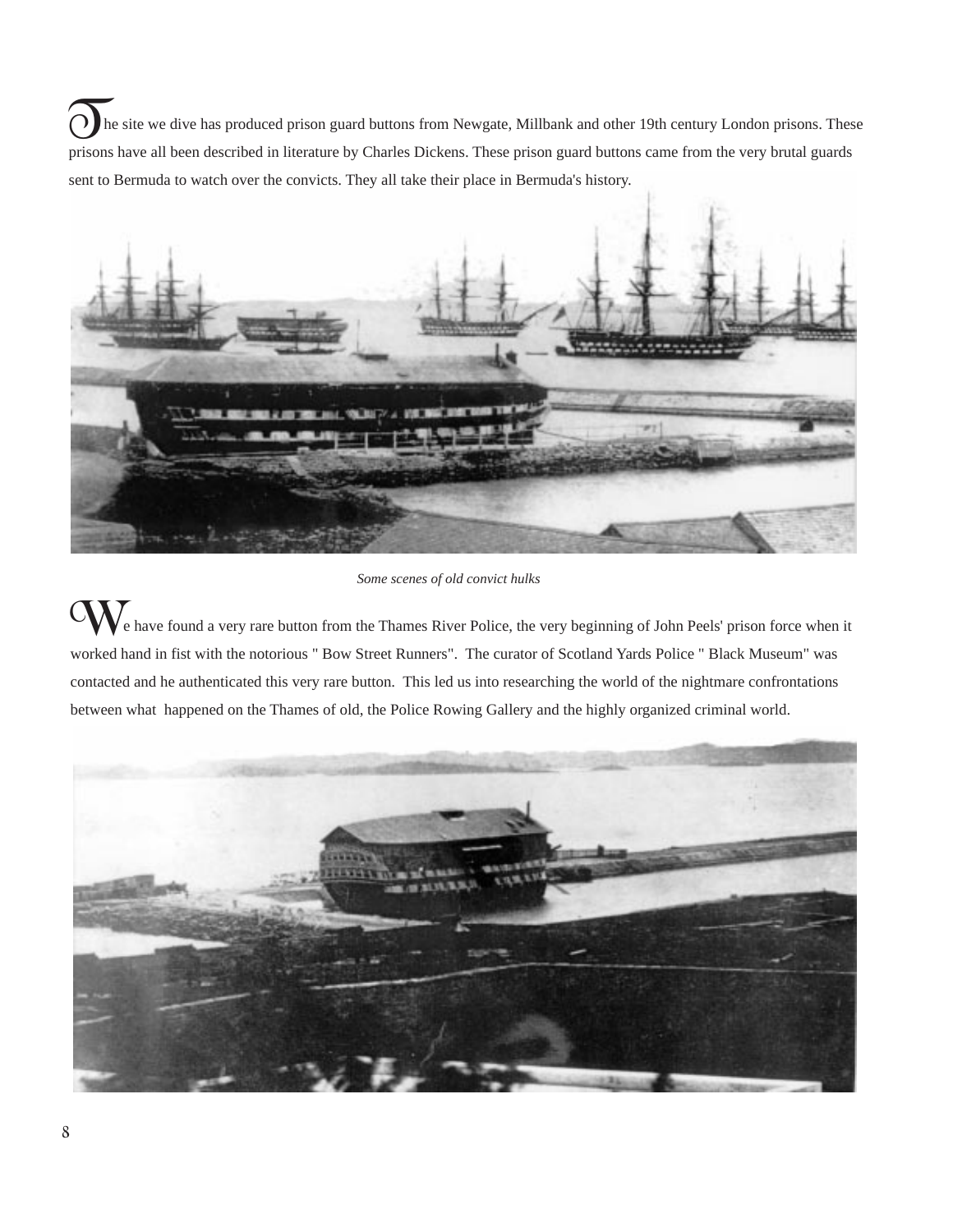

 *Pipes exported from England and a Pipes exported from England and a*<br>*Pipe tamper made from beautiful cave material Pipe tamper made from beautiful cave material* 

nto convict possessions and carvings. After several seasons of diving on Dockyard all we had to show for our time was that we had progressed through three feet of accumulated Dockyard trash and now hit hard bottom. After three winters of diving we now located a weak point in the hard bottom crust of "compacted coal dust". Once through the crust we found ourselves knee deep in a dense graveyard of horse and salt beef bones. Flesh still clung to some bones, 150 years later. Our first convict carving ... a ten inch high, coral stone deck chess piece. We were soon finding other remarkable objects fabricated out of multicolored cave lime stone, as well as coral, bone and slate.

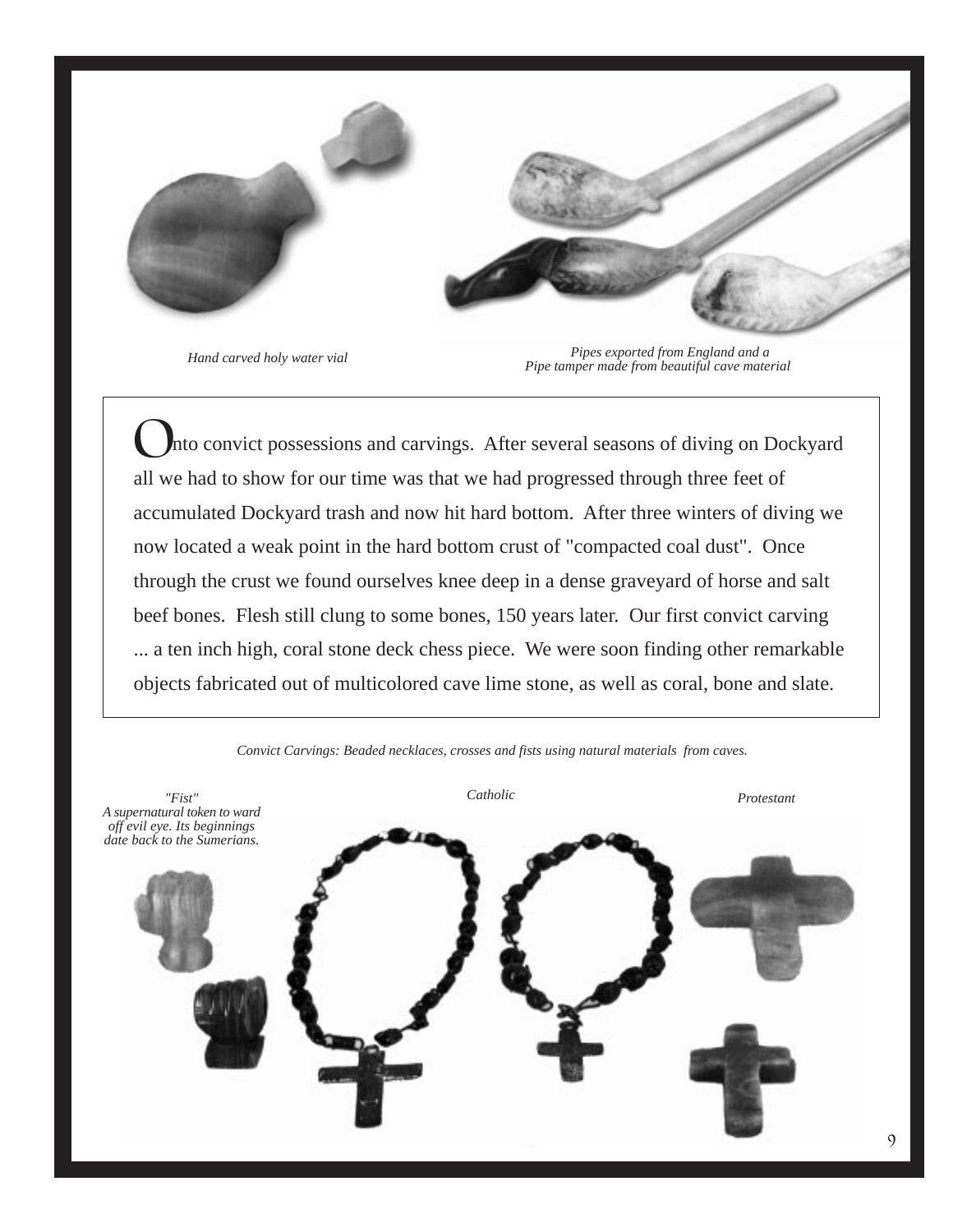It's hard to believe the delicate tiny pieces could be made in atrocious circumstances by the convicts under the dim light of smelly pig fat lamps, using rudimentary tools of sandstone and slate. These men shaped hard limestone chunks into rosary beads, jewelry, bone utensils, exquisite pipe tamps, stamps for sealing wax, paperweights, cannons with their trucks and even the little wheels are carved from limestone. Our favorite piece by far is the clenched fist, usually worn around the neck of God-fearing sailors to ward off the "Evil Eye". Different

forms of this clenched-fist carving have been found on wrecks, especially of Spanish origin, such as Mel Fisher's "Atochia". On rare occasions, first carvings made by Napoleonic prisoners turn up at auction.

 Beyond the artifacts' intrinsic beauty lies their historic value. They are the first carvings ever to be found at a convict hulk site and give a fresh picture of this dreadful time in Bermuda's history.

 It is doubtful that more than a handful of the convicts had any idea of the true value of their creations. They all knew, however, that for them these pieces represented a kind of currency.



 Although strictly banned by Governor, Sir Charles Elliot, a flourishing trade existed, not only between the convicts and local citizens, but also between the convicts and their own thuggish guards.

"Huckstering" shops thrived in the dingiest corners of the hulks, well away from the prying eyes of officials. Tiny beautiful carvings were exchanged for fresh fruit, vegetables, tobacco and the illicit local rum. The Government paid the convicts threepence each per day, twopence of which was withheld for "bed and board". The remaining penny went into a "fund", and on termination of their years of hardship and deprivation, the convicts were given their pittance and shipped back to England. Or so the convicts thought. They were misfits, at least half of them blind or maimed.

 Their carvings, finally discovered and "rescued" from an ocean grave, are a stunning reminder of what the human spirit can endure.

*Miscellaneous convict findings*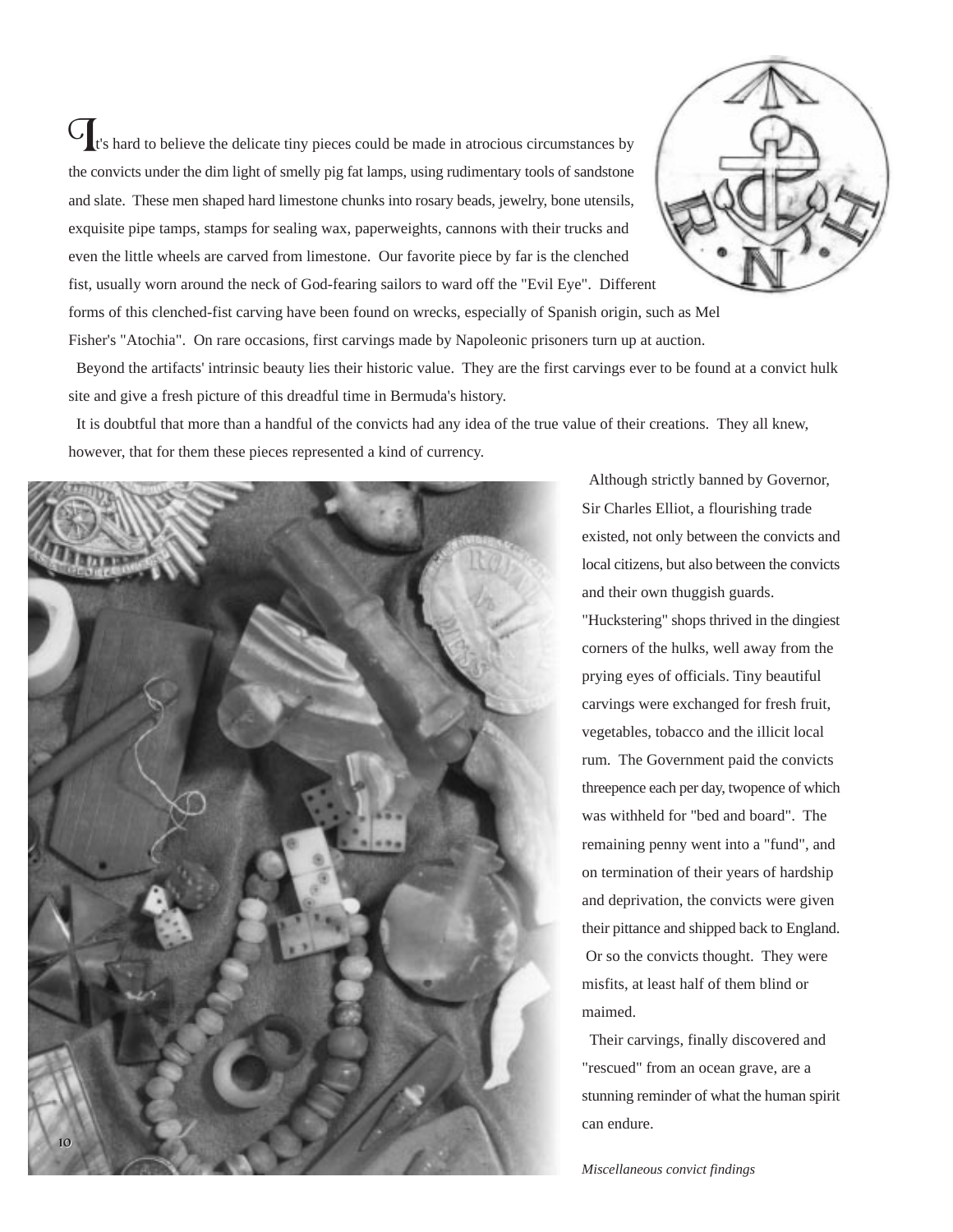

*Convict carved Bermuda Limestone*



*Convict hypodermic needle for syphilis*



*Hand carved convict hair and tooth brushes*



*Various bottles and convict material* 11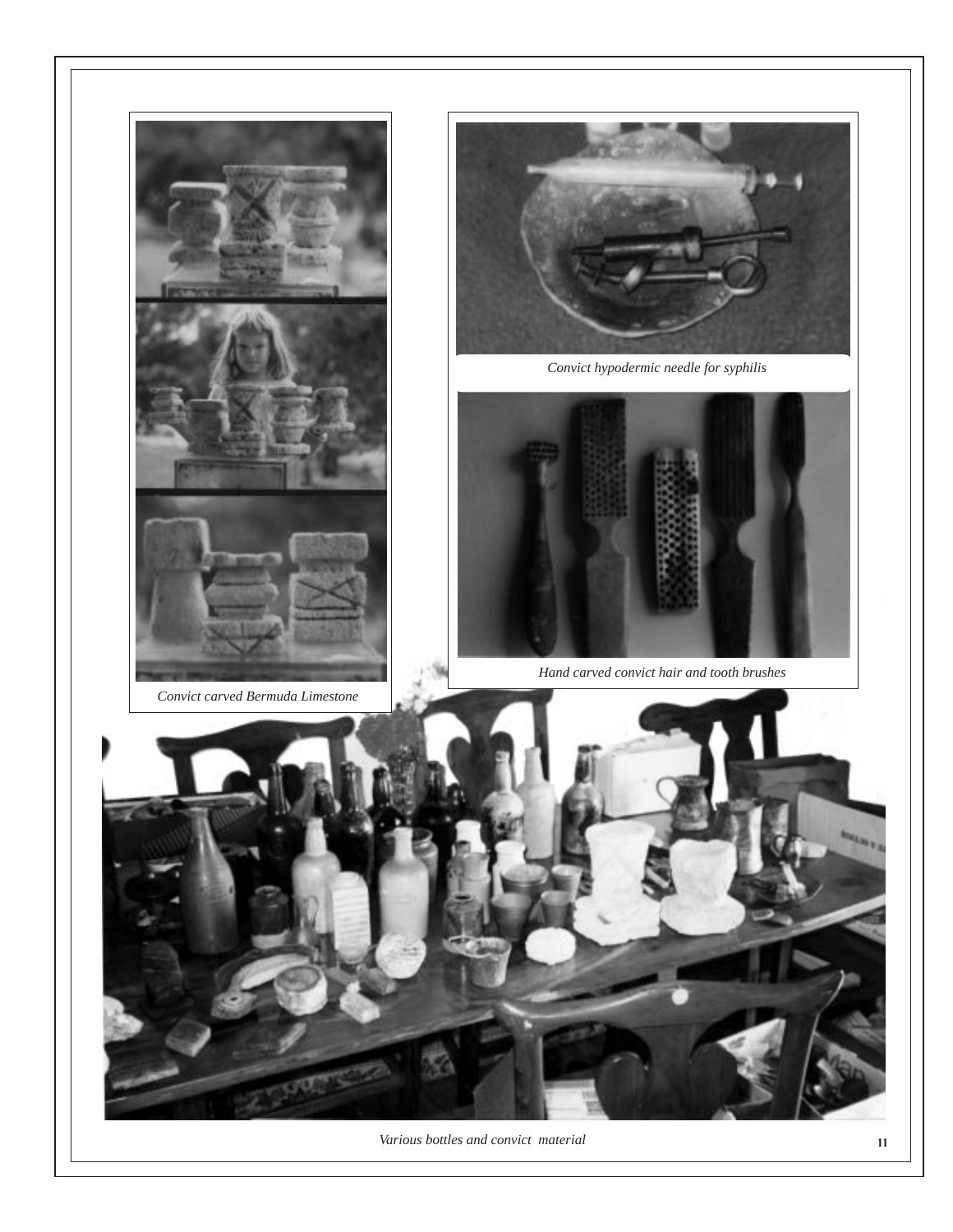**R** eference books and videos includes:

- 1. Complexity by Mitchell Waldrop
- 2. An inquiry into the caves of the Wealth of Nations
- by Adam Smith 1723-1790
- 3. Transatlantic Slavery by Anthony Tibble
- 4. Bermuda Dockyard + convicts video by Trinton Enterprises

( Brendan Hollis)

 5. RG magazine June 1995 - Deep Secrets by Chris Addams and Michael Davis

6. Offshore magazine April 1995 - In The Depths of Hell

Wallabout Bay, N.Y.

 7. Bermuda Festival magazine 1990 - Convict Carvings by Chris Addams and Michael Davis

8. The New York Times - Sunday August 10,1997 pg 6E,

"This penal colony learned a lesson"

- 9. Jail Journal by John Mitchell
- 10. Charles Elliot R.N. 1801-1875
- A Servant of Britain overseas by Clagette Blake

Credits to our New Jersey, U.S.A. friends:

 Priscilla A. Briggs Wayne S. Briggs Lyle C Briggs Jason W. Briggs

and Angie Mason

Come see us online at http://www.inad.com/bermuda Or email us at bermuda@angiemason.com